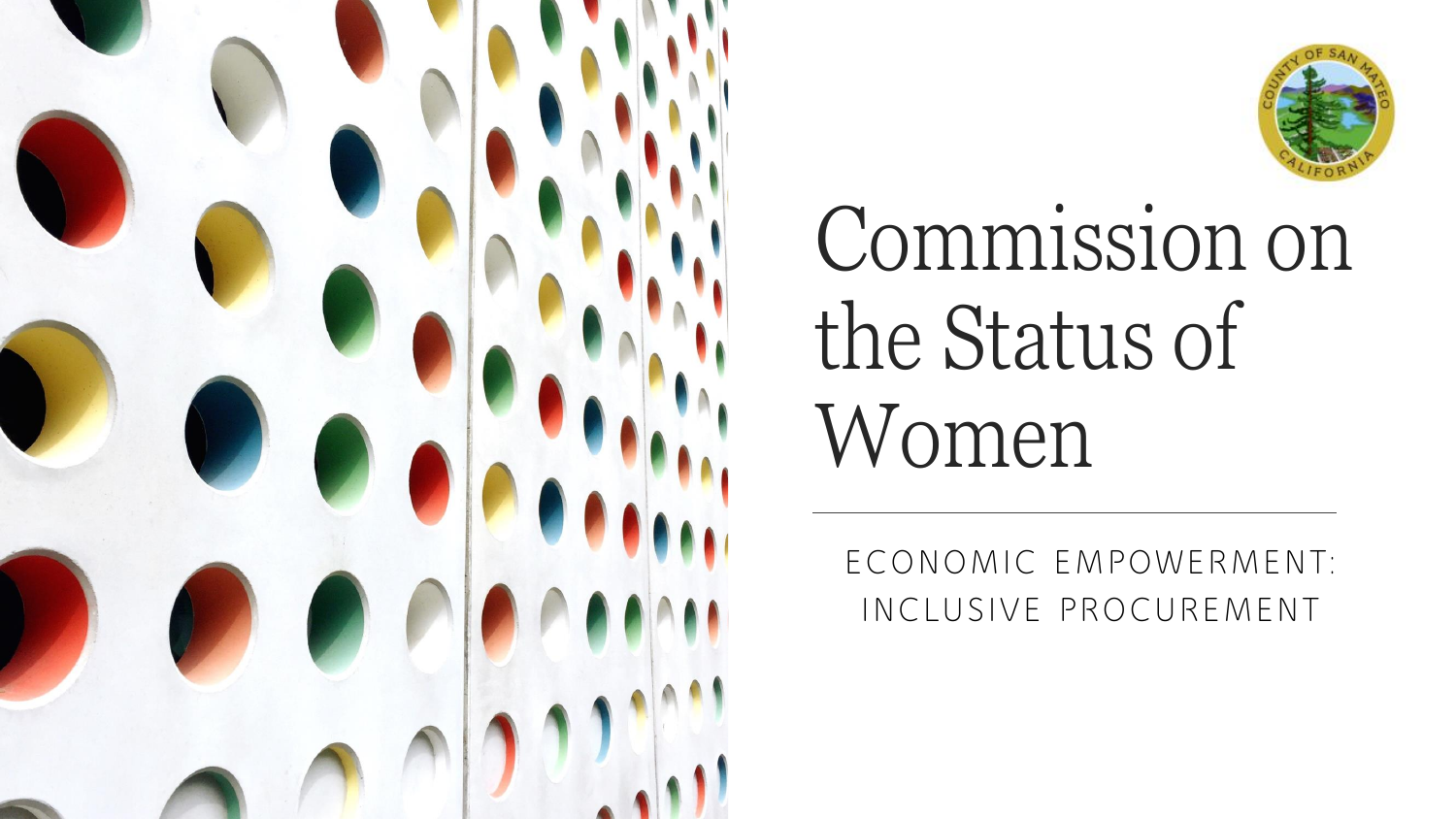**Diversifying** an institution's process to deliver a product or service (aka **"supply chain"**) by choosing to do business **with newer, smaller or innovative suppliers**, stimulating a more forward-thinking and resilient organization.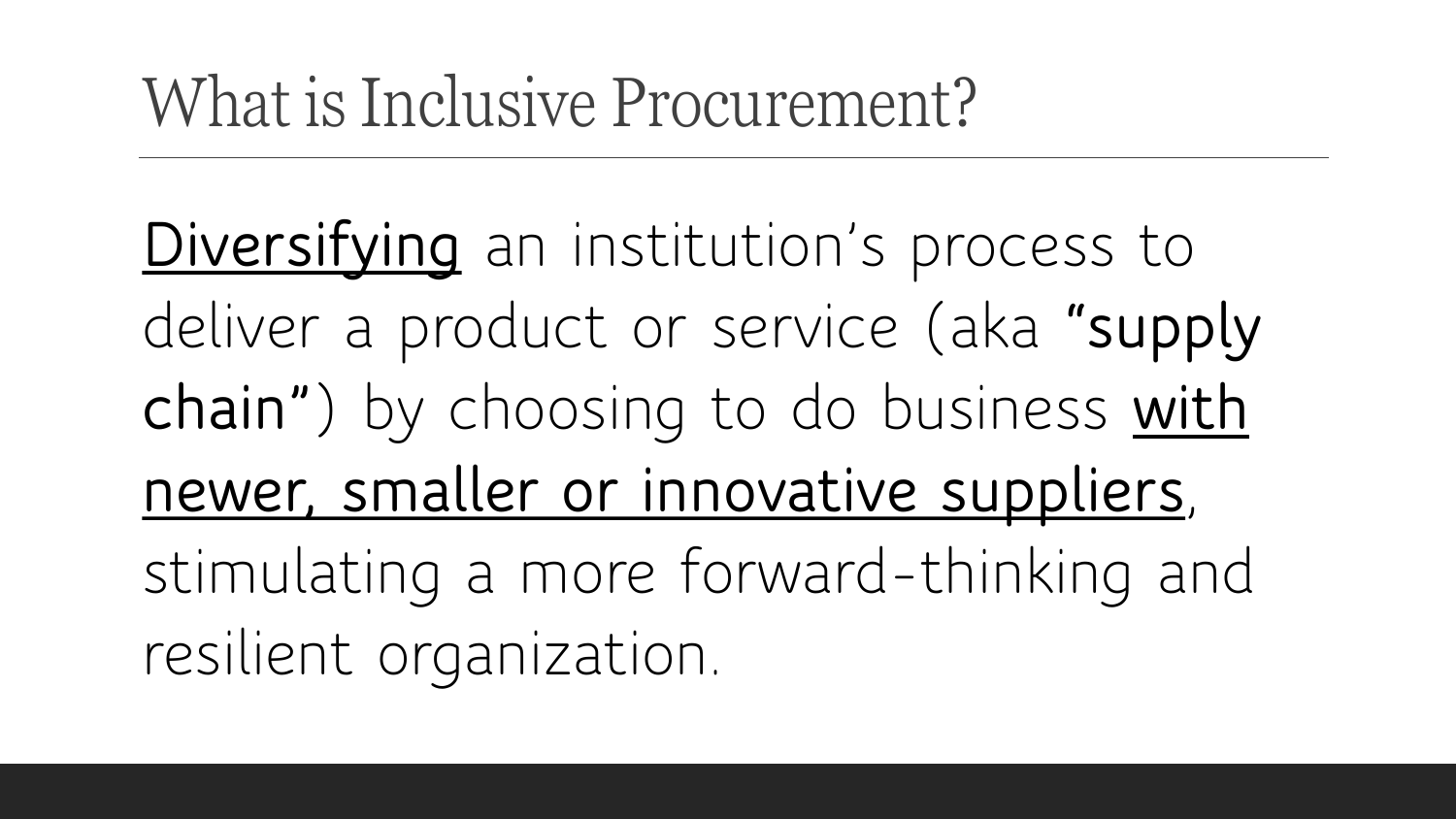## Women-Owed\* Businesses In Summary



- Grow the economy,
- Improve lives of women and girls,
- BCG: Control \$20T consumer spending by 2028
- 39% of privately-held firms



- Institutional and socio-cultural bias,
- Limited access to connections that generate business
- **Unlikely to win lucrative government or corporate**  \*51% ownership by women **contracts**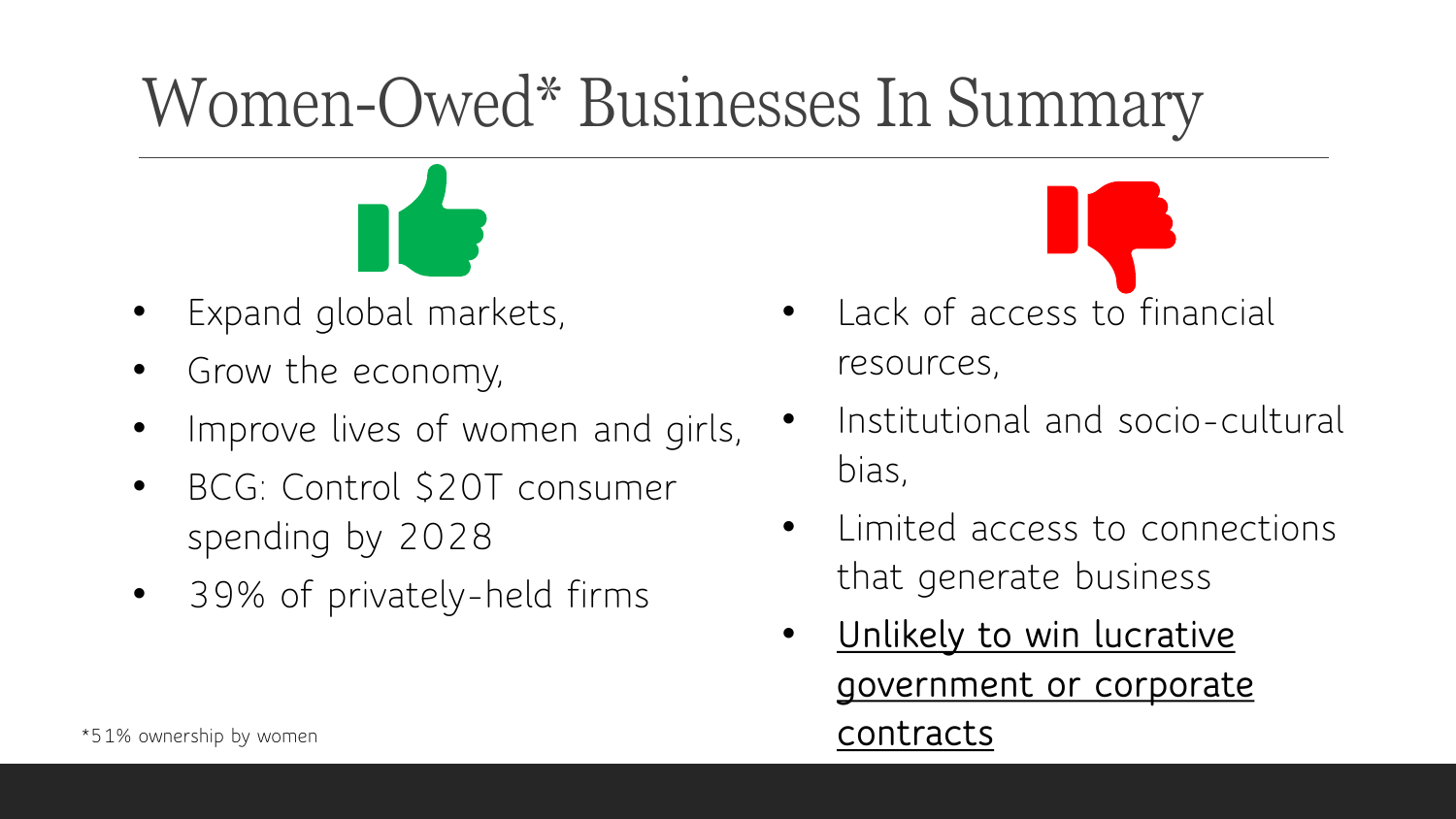# Congress Establishes WOSB Program in 2000

Set aside 5% federal procurements to womenowned small businesses in industries in which they are substantially underrepresented.

- 15 years to reach 5%
- Unlikely to reach 5% fiscal 2021
- Certification is onerous; fraud exists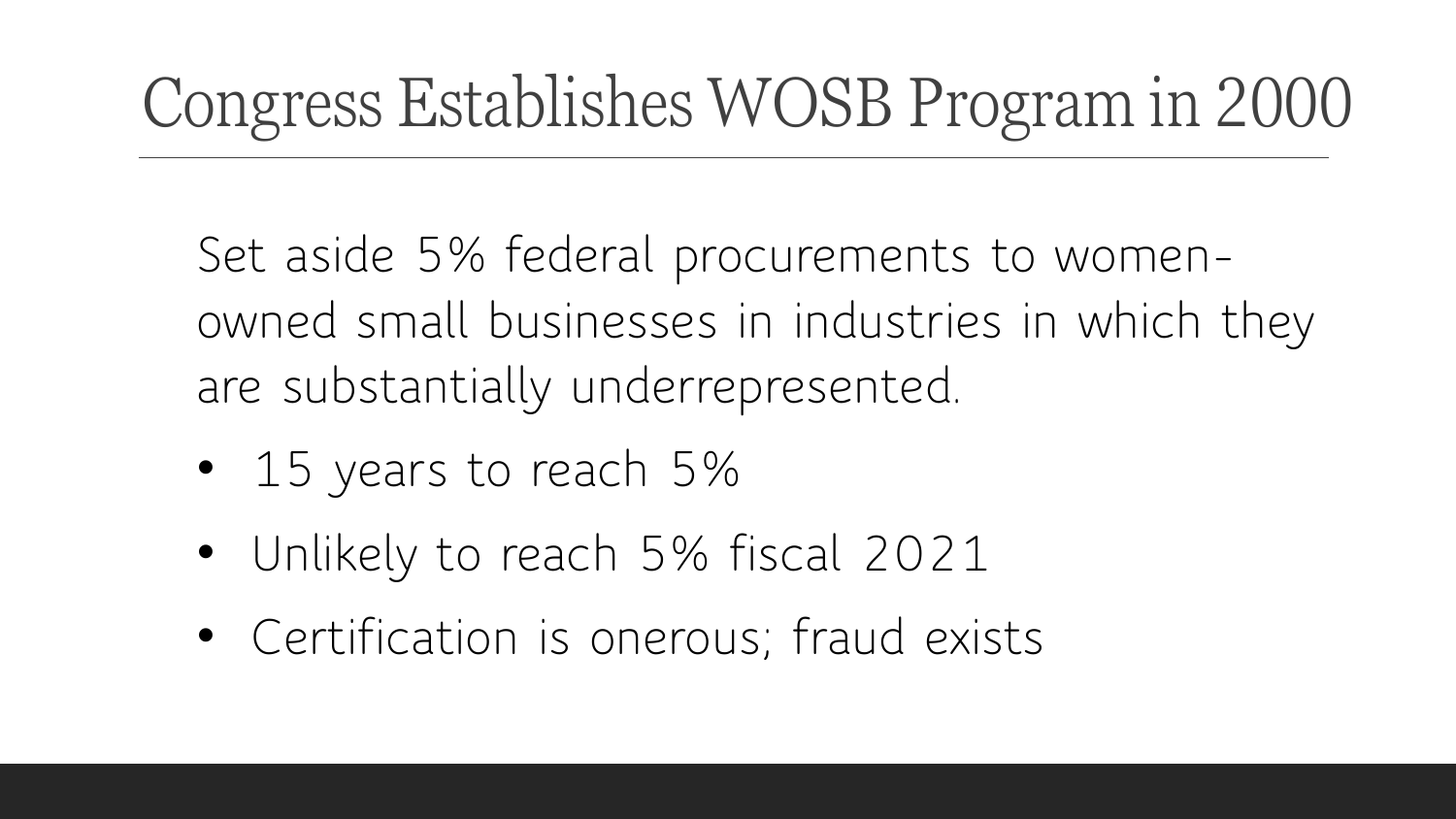### Federal Contracts Awarded Fiscal Year 2020

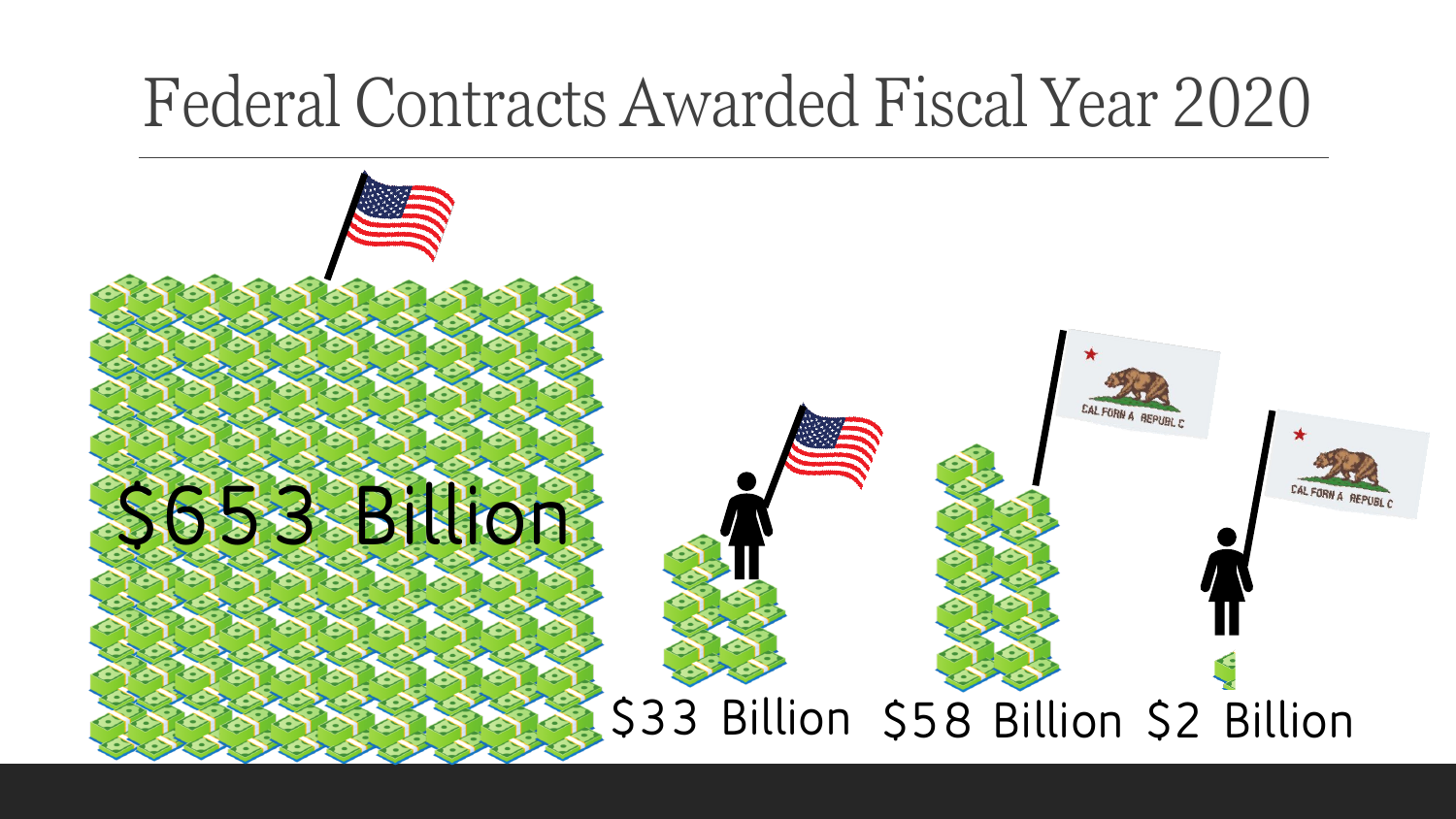# Top 5 Federal Contracting Awarding Agencies

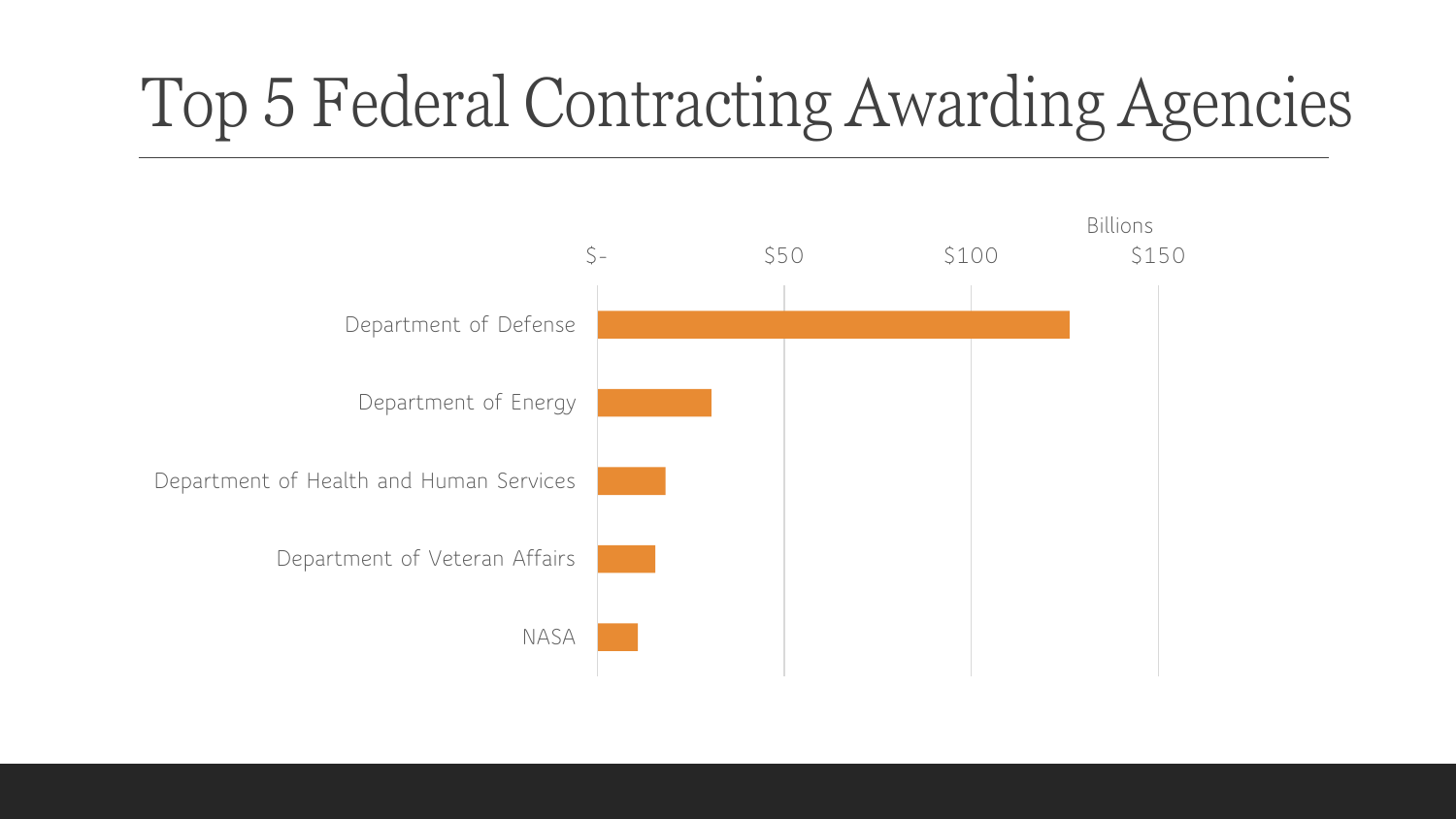### Total Federal Contract \$ vs. % WOSB

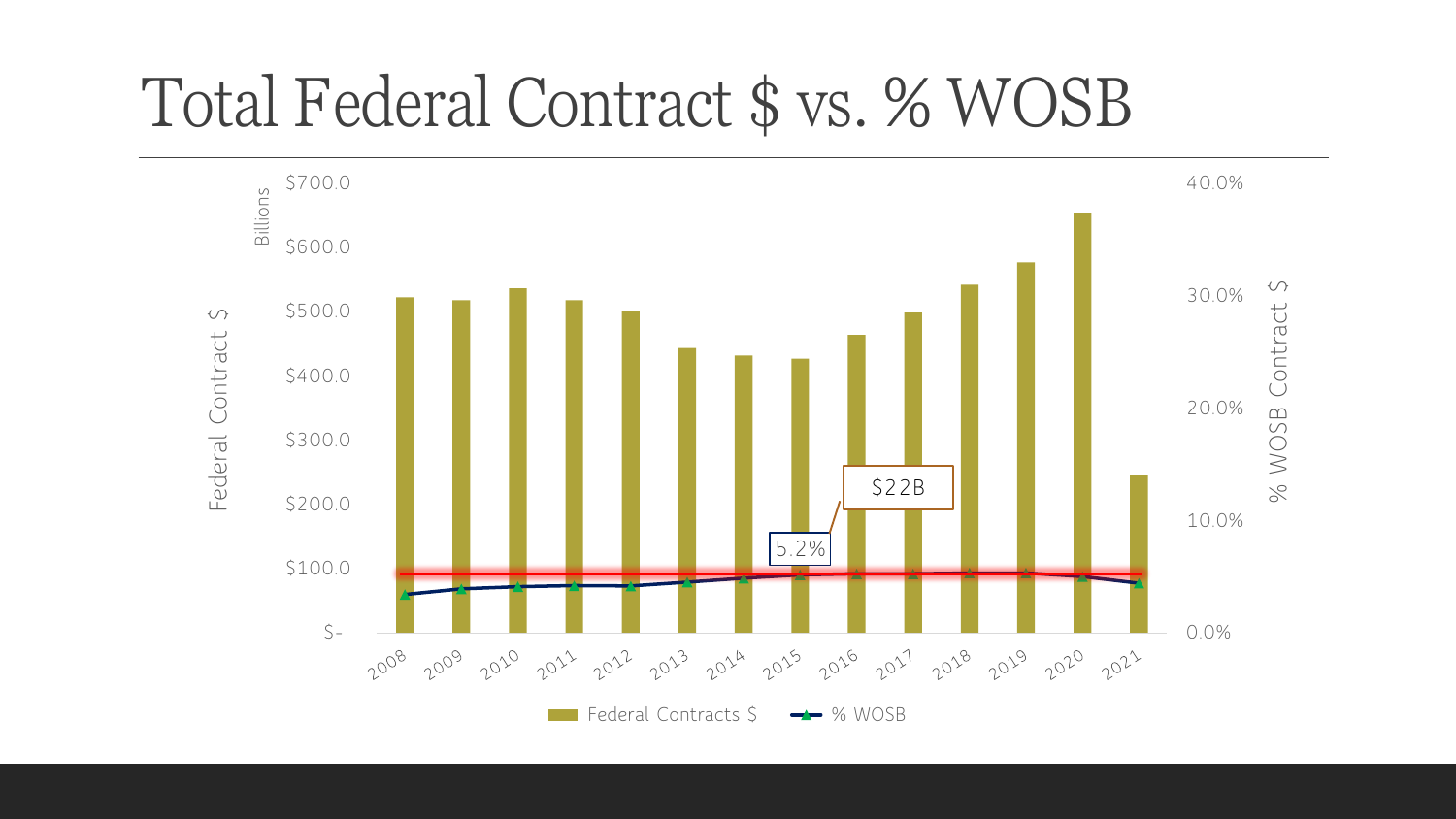### CA Federal Contract \$ vs. % CA WOSB

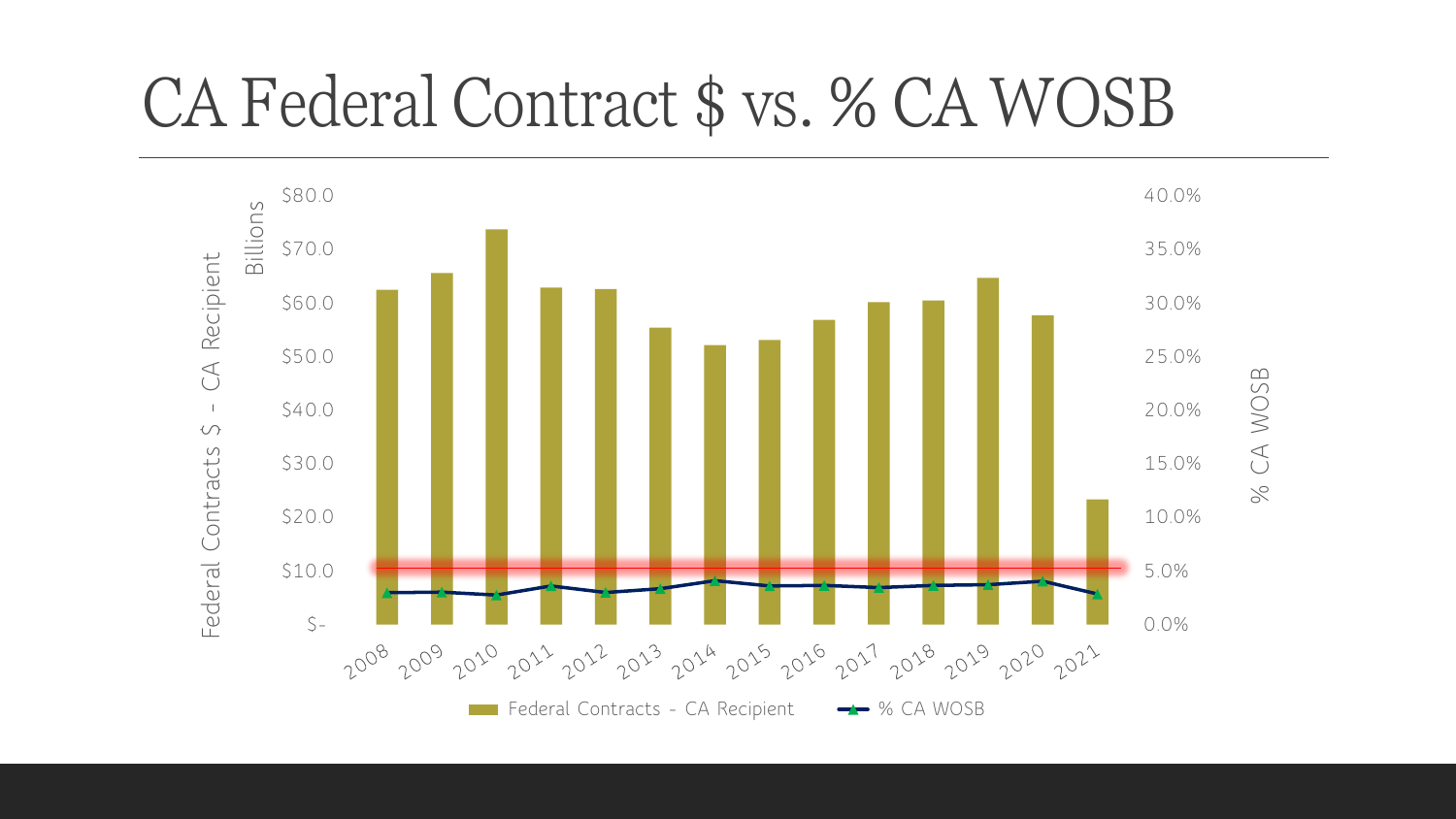#### SMC Federal Contract \$ vs. % SMC WOSB

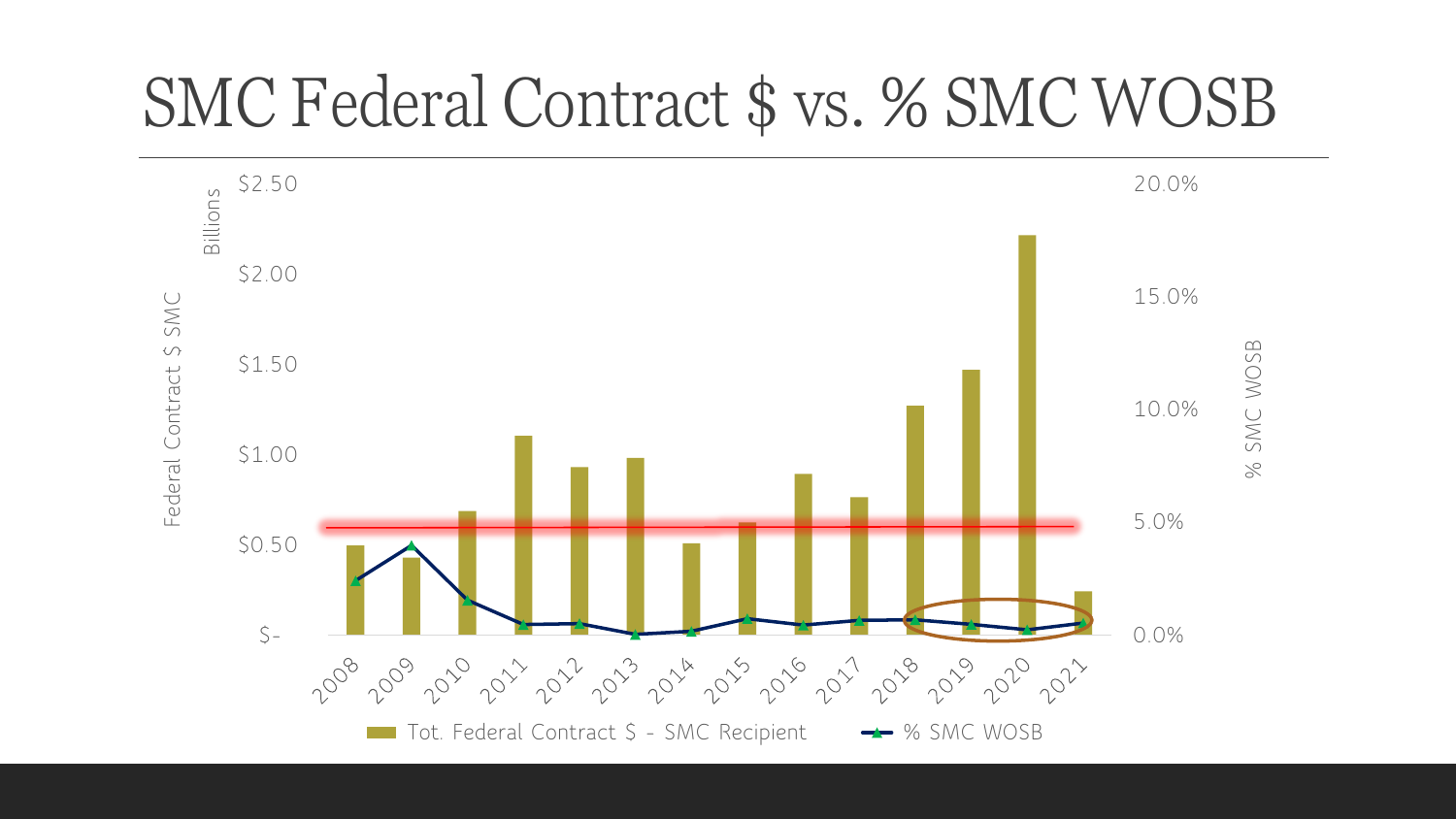# Making It Work

1. Establish a Baseline 2. Set Sourcing Goals 3. Develop Network 4. Establish Award Criteria









5. Collect and Analyzing Data 6. Eliminate Barriers 7. Measure Progress





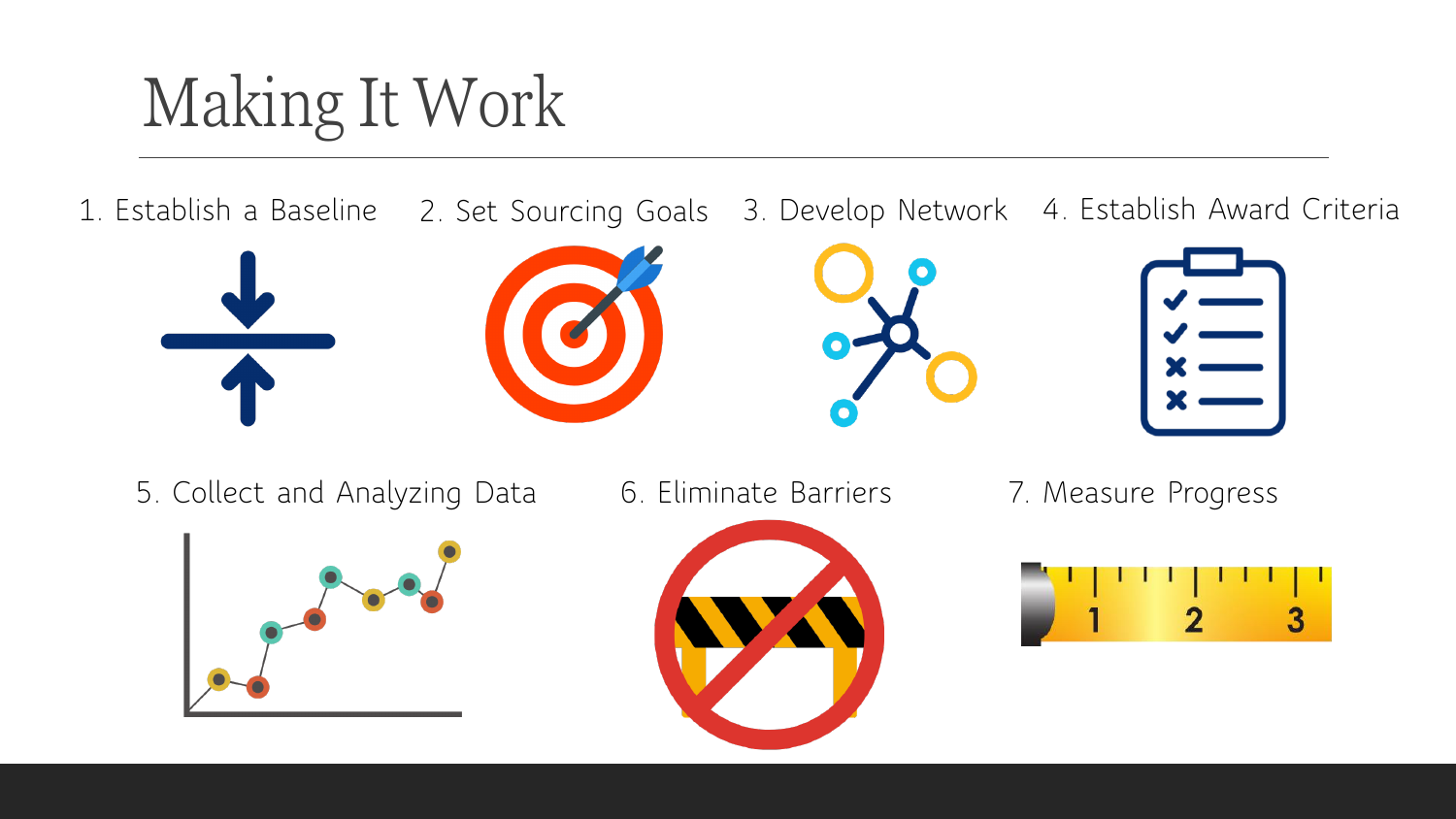**To: San Mateo County Commission on the Status of Women**

**From: Tanya Beat, Director**

**Date: May 25, 2021**

**Subject: Status of recent events/projects**

#### *COVID County Status*

- San Mateo County is opening its offices June 15
- Commissions will remain virtual until further notice

#### *Women's Equality Day Networking Event*

- Thursday, August 26
- Action Item: propose to cancel August 24 CSW meeting and instead have commissioners attend networking event. We would love to see you in-person, finally!
- Seeking a free or low-cost venue with plenty of parking and partially outside, tented.
- Proposed times: 4:00-5:00pm or 5:00-6:00pm
- Minimal speaking program; majority networking and giving out schwag.
- Light appetizers and drinks.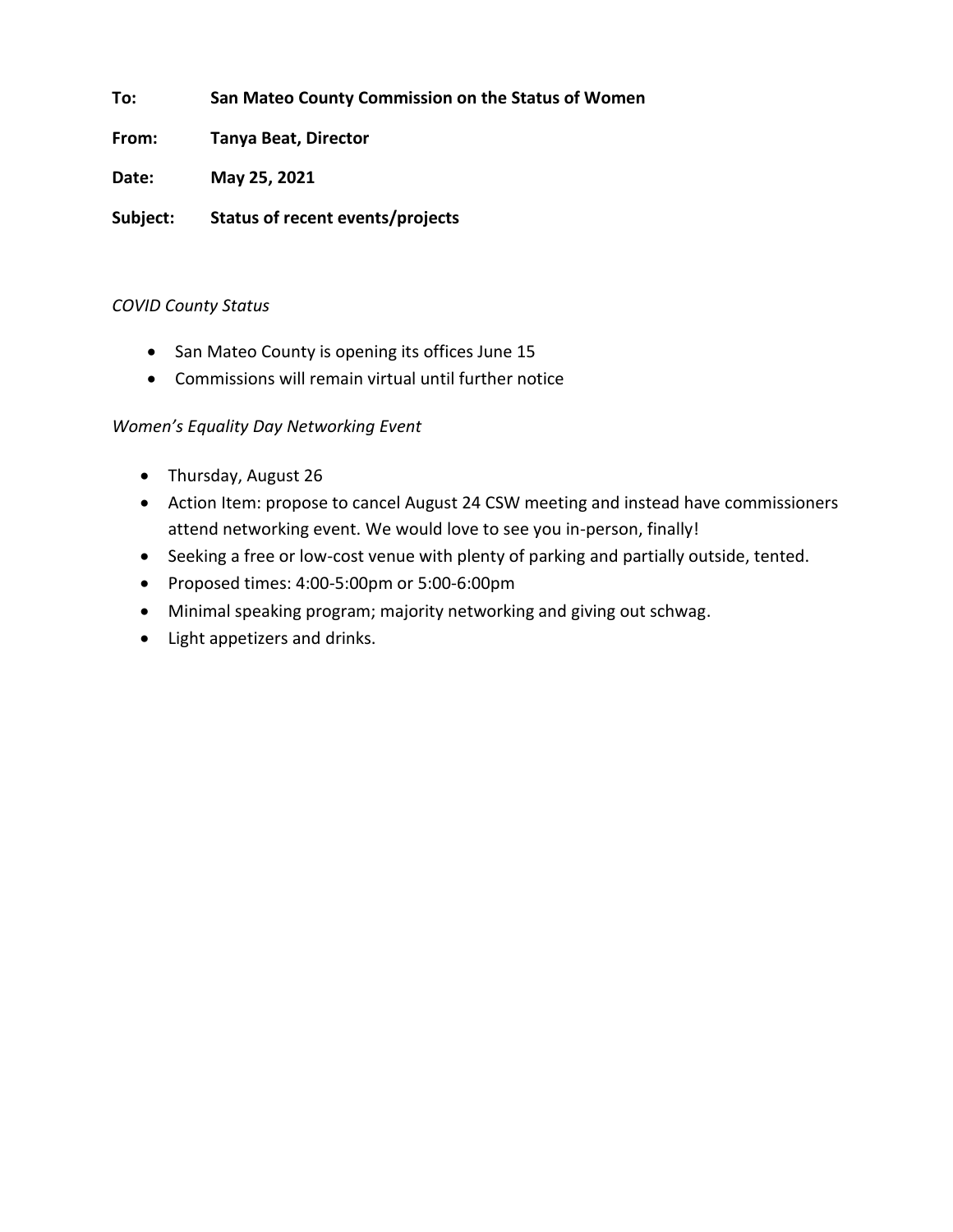**To: San Mateo County Commission on the Status of Women**

**From: Becky Abens, Commissioner**

**Date: May 11, 2021**

**Subject: Commissioner Updates**

#### *Update: Human Trafficking Task Force*

- o *Presentation by Ben Greer & Brittany Hadaway - California Office of Emergency Services (CalOES) – Trafficking/Exploitation and Natural Disaster Events*
	- 72% of trafficking cases in California involve US citizens
	- Traffickers are master manipulators and exploit the vulnerabilities in natural disasters
	- Training first responders to recognize and prevent trafficking
		- o First responders are often interfacing directly with displaced persons
		- o First responders are often not perceived as law enforcement
		- o First responders are involved at the community level
	- Katrina/Louisiana 2005
		- o Local workforce was displaced and depleted
		- o Suspension of the Davis-Bacon Act requiring federal contractors to pay local wages and offer local benefits to employees
		- o Prosecution of Signal International
			- 500 guest workers
			- Promised citizenship never materialized
			- Workers working and living in forced labor camps
			- Threats of physical harm
			- Poor living conditions
	- Earthquake/Haiti
		- o Many children left orphaned
		- o Large increase in international adoptions of Haitian children
		- o Conditions ripe for abuse
	- Harvey/Houston 2017
		- o Sexually exploitive ads surged
			- Shelter available for "cute girl"
		- o Houston was better prepared and learned lessons from Katrina
			- Deployed workers to speak to vulnerable people in shelters
			- Made contact with more than 4000 individuals
	- Global pandemic 2020/21